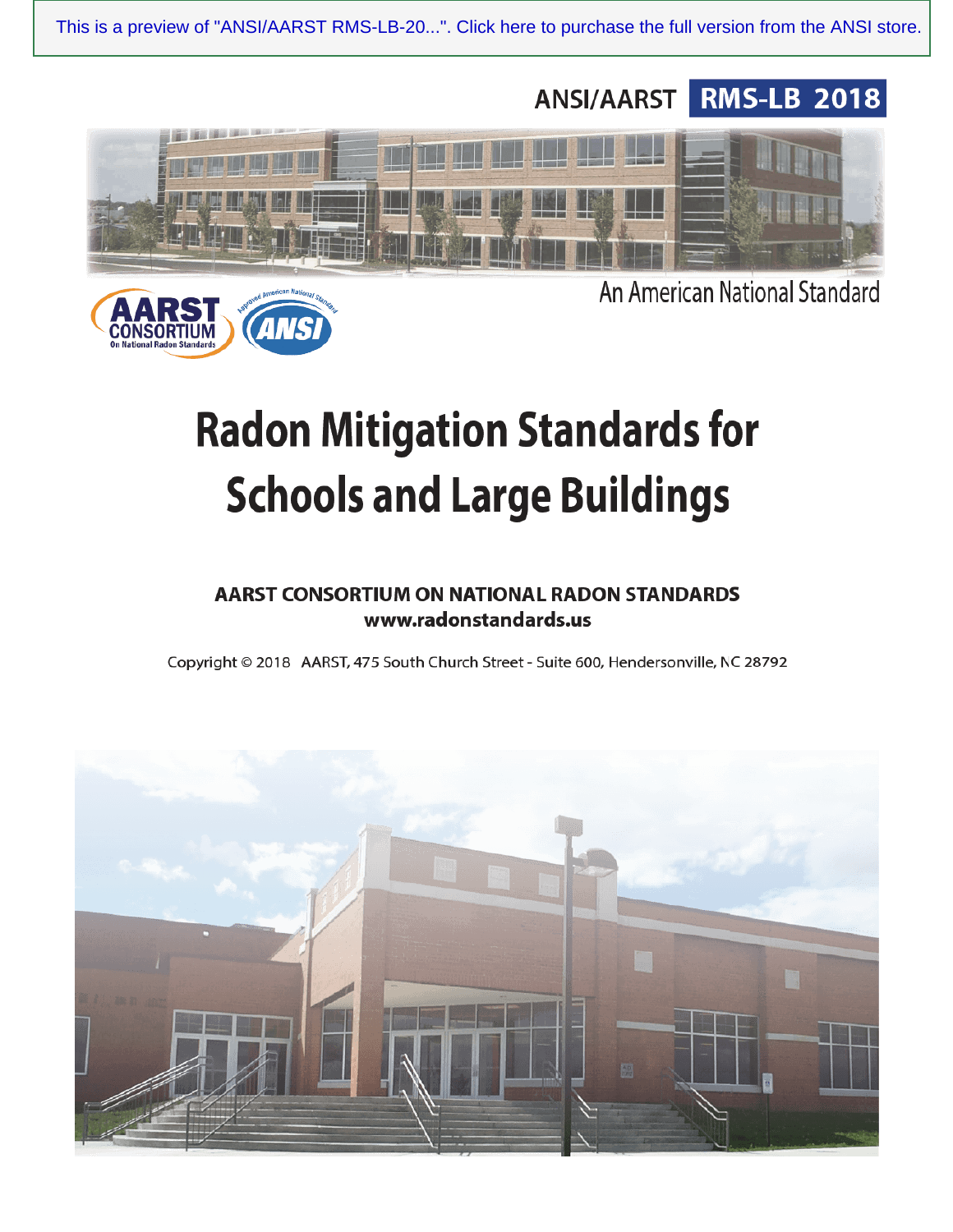**RMS-LB 2018**

# Radon Mitigation Standards for Schools and Large Buildings

# **Scope Summary and Introduction**

This standard specifies practices, minimum requirements and general guidance for mitigation of radon in existing schools and large buildings including both low-rise and high-rise schools and large buildings.

The techniques addressed in this standard provide wholebuilding consideration yet also apply when implemented to portions of a building or individual occupied spaces.

This standard is intended to:

- Provide minimum requirements and uniform standards that emphasize safety, system quality and effectiveness in the design and installation of mitigation systems for existing schools and large buildings.
- Provide a means to evaluate radon mitigation systems in schools and large buildings.

# **Significance of Purpose**

Radon is the leading cause of lung cancer among nonsmokers and the second leading cause of lung cancer in the general population.<sup>1</sup> For most school children and staff, the second largest contributor to their radon exposure is likely to be their school.<sup>2</sup> Thousands of classrooms nationwide have elevated radon levels, needlessly exposing hundreds of thousands of students and staff to this serious health risk.<sup>3</sup> With similar implications, a correlation has been observed between radon levels in homes, and workplaces in the same area.<sup>4</sup>

Radon in U.S. homes causes approximately 21,000 U.S. lung cancer deaths each year.<sup>5</sup> Be it at home, work or school, an individual's exposure to radon gas combines over time to increase the risk of preventable lung cancer. This document contains minimum requirements and guidance designed to respond to the health threat in schools and large buildings.

#### **Historical Perspective**

In the 1950s, studies confirmed increased incidence of radon-induced lung cancer for workers in underground mines.

In the 1980s, studies found that exposure to radon in homes can exceed exposures found in studies of mine workers.

Since 1988, the Indoor Radon Abatement Act has authorized U.S. state and federal activities to reduce citizen risk of lung cancer caused by indoor radon concentrations.

- USEPA, "Radon Measurement In Schools", July 1993 (EPA-402-R-92-014)
- <sup>3</sup> USEPA, "Tools For Schools", June 2010"

<u>.</u>

- 4 Silvia Bucci, Gabriele Pratesi, Maria Letizia Viti, Marta Pantani, Francesco Bochicchio and Gennaro Venoso, "Radon in workplaces: first results of an extensive survey
- and comparison with radon in homes", 2011<br>
<sup>5</sup> National Academy of Sciences "Biological l National Academy of Sciences, "Biological Effects of Ionizing Radiation" (BEIR VI Report) 1999

Since the early 1990s, USEPA has advised all U.S. schools to test for radon and to reduce levels to below  $4 \text{ pCi/L}^3$ .

In 1999, with the publication of BEIR VI<sup>3</sup>, the National Academy of Sciences confirmed that any exposure to radon holds a degree of risk. In addition, the Academy's BEIR VII committee stated that exposure to radiation, including any concentration of radon, carries risk.

In 2009, the World Health Organization's *WHO Handbook on Indoor Radon* confirmed the association between indoor radon exposure and lung cancer, even at the relatively low radon levels found in residential buildings.<sup>1</sup>

Initiated in 2010, the U.S. Federal Radon Action Plan (FRAP), followed by the National Radon Action Plan (NRAP), has highlighted an ultimate public health goal of eliminating preventable radon-induced cancer. The FRAP is the result of a collaborative effort led by the U.S. Environmental Protection Agency (EPA) with the U.S. Departments of Health and Human Services (HHS), Agriculture (USDA), Defense (DOD), Energy (DOE), Housing and Urban Development (HUD), Interior (DOI), Veterans Affairs (VA) and the General Services Administration (GSA). And the NRAP, led by American Lung Association, represents a collaborative effort between several federal and national organizations including American Association of Radon Scientists and Technologists (AARST) and the Conference of Radon Control Program Directors (CRCPD). (GSA).

#### **Document History**

Previous radon mitigation standards were developed primarily for radon mitigation in single-family, detached residential buildings. They were not intended to address the wider scope of challenges associated with schools and large buildings.

# **Updates for RMS-LB 2018**

- Much of the content in ANSI/AARST radon mitigation standards is now harmonized with specific additional provisions relative to each documents scope. For [instance, RMS-LB \(schools and large buildings\) includes](https://aarst-nrpp.com/wp/store/)  an expanded building investigation procedure that can be helpful for any large building including mitigations installed per RMS-MF (multifamily buildings). SGM-SF (existing homes) expands with guidance and requirements when mitigating chemical vapor intrusion and provides more detail on non-ASD passive mitigation methods. SGM-SF's Companion Guidance also expands more on sub-slab diagnostics and common code requirements.
- Efforts have been made to add clarity by highlighting editorial content as informational.
- Section 1.9.2 adds reference to ANSI/AARST SGM-SF *Soil Gas Mitigation for Existing Homes* when applying radon mitigation techniques herein for other hazardous soil gasses such as for chemical vapor intrusion into buildings.

<sup>&</sup>lt;sup>1</sup> World Health Organization, "WHO Handbook on Indoor Radon: A Public Health Perspective" 2009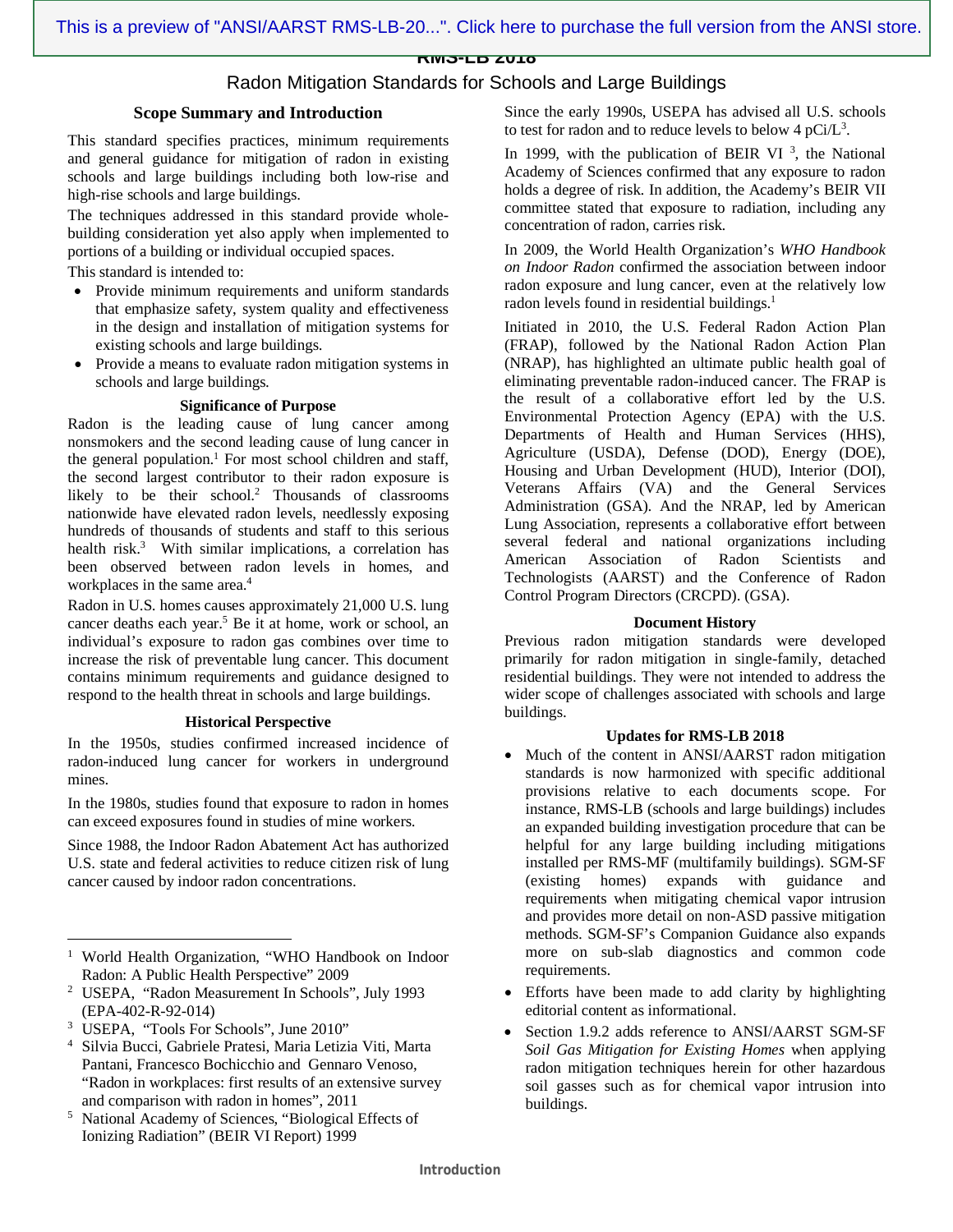- Section 7.2.2 *(Slope required)* adds flexibility when continuous downward pipe slope for active soil depressurization (ASD) systems is not achievable by requiring an alternate method for water drainage.
- Section 7.2.5 *(ASD pipe materials)* adds clarity for requirements on alternatives to Schedule 40 plastic pipe.
- Section 7.4 *(ASD Exhaust Discharge–Design and Location)* changes requirements for exhaust configurations by adding new considerations relative to the spread of exhausted air.
- Section 7.5.3.2 *(ASD fans below ground)* adds an exception for exterior fans located below ground that have reasonable access and protections for the fans and electrical components.
- Section 12.4.2 *(Statement of client obligations)* adds clarity for inherent obligations of property owners and managers when systems are not maintained by an individual who is both the owner and occupant of the building.
- Section 12.5 *(Monitoring—Retests Verify Continued Effectiveness)* adds clarity for appropriate testing protocols and general retesting guidance.

#### **Adoption**

The practices in this standard can be adopted as requirements for contractual relationships or adopted as recommendations or requirements of an authority or jurisdiction such as for state, private proficiency programs or governmental body. AARST recommends that any authority or jurisdiction considering substantial modifications of this document as a condition of its use seek consensus within the consortium process at AARST Consortium on National Radon Standards prior to adopting a modified version. This provides the jurisdiction with a higher degree of expertise and offers the Consortium on National Radon Standards an opportunity to update this document if appropriate.

#### **Keywords**

Radon, Radon Gas, Radon Mitigation, School, Large Building, Radon Test

#### **Normative References**

 "Protocol for Conducting Measurements of Radon and Radon Decay Products In Schools and Large Buildings" (ANSI/AARST MALB).

See: **www.aarst-nrpp.com/wp/store** 

# **Metric Conversions**

Conversions from English-American measurement units to the International System of Units (SI) are rendered herein with literal conversion. The conversions are not always provided in informational text or tables. It is acknowledged that rounding off to a similar numeric conversion is common (e.g., 4.0 pCi/L rounded to  $150$  Bq/m<sup>3</sup> rather than literal conversion to  $148$  Bq/m<sup>3</sup>) for locations where SI units of measurement are used in standard practice. Conversions should apply as commonly used in such locations or jurisdictions.

#### **ANSI/AARST Consensus Process**

The consortium consensus processes developed for the AARST Consortium on National Radon Standards and as accredited to meet essential requirements for American National Standards by the American National Standards Institute (ANSI) have been applied throughout the process of approving this document.

#### **Continuous Maintenance of This Standard**

This standard is under continuous maintenance by the AARST Consortium on National Radon Standards for which the Executive Stakeholder Committee has established a documented program for regular publication of addenda or revisions, including procedures for timely, documented, consensus action on requests for change to any part of the standard. The change submittal form and instructions may be obtained in electronic form at **www.radonstandards.us**

#### **Contact Information:**

AARST Consortium on National Radon Standards. Email: **standards@aarst.org** [Fax: 913-780-2090](mailto:standards@aarst.org) Website: **www.RadonStandards.us** [475 S Church Street,](http://www.radonstandards.us/) Suite 600, Hendersonville, NC 28792

*Disclaimer: The AARST Consortium on National Radon Standards strives to provide accurate, complete and useful information. The Consortium will make every effort to correct errors brought to its attention. However, neither the AARST Consortium on National Radon Standards, its sponsoring organization the American Association of Radon Scientists and Technologists nor any person contributing to the preparation of this document makes any warranty, express or implied, with respect to the usefulness or effectiveness of any information, method or process disclosed in this material. Nor does AARST or the AARST Consortium on National Radon Standards assume any liability for the use of, or for damages arising from the use of, any information, method or process disclosed in this document. It is the sole responsibility of radon and soil gas practitioners using this standard to stay current with changes to the standard and to comply with local, state and federal codes and laws relating to their practice.*

Notice of right to appeal: (See Bylaws for the AARST Consortium on National Radon Standards available at: **www[.Ra](http://www.radonstandards.us/)donStandards[.u](http://www.radonstandards.us/)s** [Section 2.](http://www.radonstandards.us/)1 of Operating Procedures for Appeals (Appendix B) states, "Persons or representatives who have materially affected interests and who have been or will be adversely affected by any substantive or procedural action or inaction by AARST Consortium on National Radon Standards committee(s), committee participant(s), or AARST have the right to appeal; (3.1) Appeals shall first be directed to the committee responsible for the action or inaction."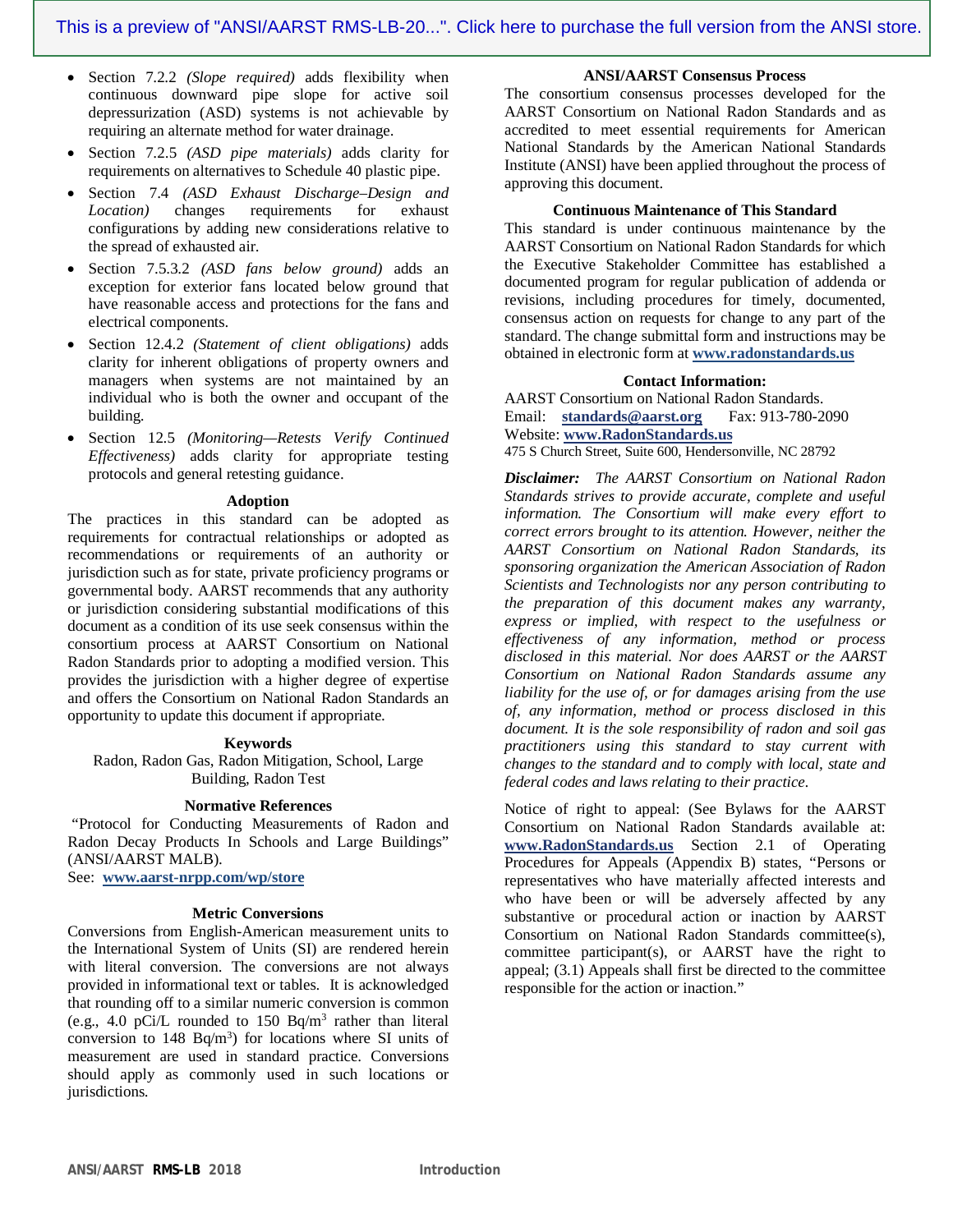**RMS-LB 2018 AARST ANS** 

Г

|     | <b>Table of Contents</b>        |                                                |                |
|-----|---------------------------------|------------------------------------------------|----------------|
| 1.0 | Scope                           |                                                | 1              |
| 2.0 | Applicability                   | 1                                              |                |
|     | 2.1                             | Adoption and Use                               | 1              |
|     | 2.2                             | <b>Mandatory Provisions</b>                    | 1              |
|     | 2.3                             | Prior systems                                  | $\overline{2}$ |
| 3.0 |                                 | <b>Qualified Contractors</b>                   | $\overline{2}$ |
|     | 3.1                             | <b>Trained Professionals</b>                   | $\overline{2}$ |
|     | 3.2                             | Contractors, Teams & Qualifications            | $\overline{2}$ |
|     | 3.3                             | <b>Quality Assurance</b>                       | $\overline{2}$ |
| 4.0 | <b>General Practices</b>        | $\overline{2}$                                 |                |
|     | 4.1                             | <b>Existing Radon Measurements</b>             | $\overline{2}$ |
|     | 4.2                             | <b>Building Specifications</b>                 | 3              |
|     | 4.3                             | <b>Known Hazards</b>                           | 3              |
|     | 4.4                             | Communication Plan / Coordination              | 3              |
|     | 4.5                             | <b>Access Notices Required</b>                 | 3              |
|     | 4.6                             | Material Safety Data Sheets                    | 3              |
|     | 4.7                             | Proposals                                      | 4              |
|     | 4.8                             | Jurisdictional Authorities / Codes             | 4              |
| 5.0 |                                 | <b>Systems Design</b>                          | 4              |
|     | 5.1                             | <b>Health and Safety</b>                       | 4              |
|     | 5.2                             | <b>Long-Term Considerations</b>                | 4              |
|     | 5.3                             | <b>Appropriate Systems</b>                     | 4              |
|     | 5.4                             | <b>Other Building Systems</b>                  | 5              |
|     | 5.5                             | <b>Adjoining Units or Dwellings</b>            | 5              |
|     | 5.6                             | Permanent Systems Required                     | 5              |
| 6.0 |                                 | <b>Building Investigations</b>                 | 6              |
|     | 6.1                             | Non-destructive Investigation                  | $6 - 9$        |
|     | 6.2                             | Diagnostic Investigation                       | 10             |
|     | 6.3                             | <b>Design Decisions</b>                        | 10             |
|     |                                 | <b>Example Decision Flowcharts</b>             | $11 - 12$      |
| 7.0 | <b>ASD System Installations</b> | 13                                             |                |
|     | 7.1                             | <b>ASD Suction Points</b>                      | 13             |
|     | 7.2                             | <b>ASD Piping</b>                              | 15             |
|     | 7.3                             | <b>ASD Pipe Sizing</b>                         | 17             |
|     | 7.4                             | <b>ASD Exhaust Discharge</b>                   | 18             |
|     | 7.5                             | <b>ASD Fan Installation</b>                    | 21             |
| 8.0 | Sealing                         |                                                | 22             |
|     | 8.1                             | <b>Background and Accessibility</b>            | 22             |
|     | 8.2                             | <b>Sealant Materials</b>                       | 22             |
|     | 8.3                             | <b>Accessible Cracks</b>                       | 22             |
|     | 8.4                             | <b>Other Accessible Openings</b>               | 22             |
|     | 8.5                             | <b>Sumps</b>                                   | 23             |
|     | 8.6<br>8.7                      | Membranes Over Open Soil                       | 23<br>23       |
|     | 8.8                             | Sub-membrane Depressurization<br><b>Drains</b> | 24             |
|     | 8.9                             | <b>Sealed Isolation Assemblies</b>             | 24             |
|     |                                 |                                                |                |

# **Radon Mitigation Standards for Schools and Large Buildings**

| 9.0                                                   |       | Required For All Systems and Methods                         | 25          |  |
|-------------------------------------------------------|-------|--------------------------------------------------------------|-------------|--|
|                                                       | 9.1   | Long-Term OM&M Plan                                          | 25          |  |
|                                                       | 9.2   | <b>Fan Monitors</b>                                          | 25          |  |
|                                                       | 9.3   | <b>Electrical Requirements</b>                               | 25          |  |
|                                                       | 9.4   | Labeling Required                                            | 26          |  |
| 10.0                                                  |       | Non-ASD Methods and Systems                                  | 27          |  |
|                                                       | 10.1  | All Non-ASD Methods                                          | 27          |  |
|                                                       | 10.2  | <b>Indoor Air Pressurization</b>                             | 28          |  |
|                                                       | 10.3  | <b>Indoor Air Dilution</b>                                   | 29          |  |
|                                                       | 10.4  | Soil Airspace Pressurization                                 | 29          |  |
|                                                       | 10.5  | Soil Gas Dilution                                            | 29          |  |
|                                                       | 10.6  | Sources of Air                                               | 30          |  |
|                                                       | 10.7  | <b>Controls for Variable Activation</b>                      | 31          |  |
|                                                       | 10.8  | <b>HVAC Repairs and Modifications</b>                        | 31          |  |
|                                                       | 10.9  | Radon from Building Materials                                | 31          |  |
|                                                       | 10.10 | <b>Radon from Water</b>                                      | 31          |  |
|                                                       | 10.11 | <b>Air Cleaning</b>                                          | 31          |  |
|                                                       | 10.12 | Other methods                                                | 31          |  |
| 11.0                                                  |       | Post-Mitigation (All Systems)                                | 32          |  |
|                                                       | 11.1  | <b>Functional Evaluation/Inspection</b>                      | 32          |  |
|                                                       | 11.2  | Radon Retests After Mitigation                               | 32          |  |
| 12.0<br>Documentation                                 |       |                                                              |             |  |
|                                                       | 12.1  | <b>Essential Information</b>                                 | 33          |  |
|                                                       | 12.2  | When Owner/Occupied                                          | 33          |  |
|                                                       | 12.3  | Inadvertent Collateral Mitigation                            | 33          |  |
|                                                       | 12.4  | When Not Owner/Occupied                                      | 34          |  |
|                                                       |       | Table 12.4 Operation, maintenance                            | 35          |  |
|                                                       | 12.5  | and monitoring plans<br>Review Installed Systems with Client | 36          |  |
|                                                       | 12.6  | <b>Retention of Records</b>                                  | 36          |  |
| 13.0                                                  |       | <b>Health and Safety</b>                                     | 36          |  |
|                                                       | 13.1  | <b>Mitigation Installers</b>                                 | 36          |  |
|                                                       | 13.2  | <b>Workers and Occupants</b>                                 | 37          |  |
|                                                       |       |                                                              |             |  |
| 14.0                                                  |       | <b>Description of Terms</b>                                  | 39          |  |
| <b>Exhibits A</b>                                     |       | <b>Sample Notices</b>                                        | 42-44<br>45 |  |
| Exhibit B                                             |       | Sample Posted Notice (Caulk)                                 |             |  |
| Exhibit C                                             |       | Temporary Label / Risk Chart                                 | 46          |  |
| <b>Referenced Publications</b><br>Exhibit D           |       | 47                                                           |             |  |
| <b>ACKNOWLEDGMENTS RMS-LB Committee Members</b><br>48 |       |                                                              |             |  |
| <b>RMS-LB Companion Guidance</b>                      |       |                                                              |             |  |
|                                                       |       |                                                              | Page        |  |
| Appendix A                                            |       | <b>Guidance to Property Owners</b>                           | 1           |  |
| Appendix B                                            |       | <b>Non-ASD Considerations</b>                                | 2           |  |

Appendix D **Quality Management** 5-6 Appendix E **Normal Operating Conditions** 7-10 Appendix F *Sample* **Maintenance Checklists** 11-15